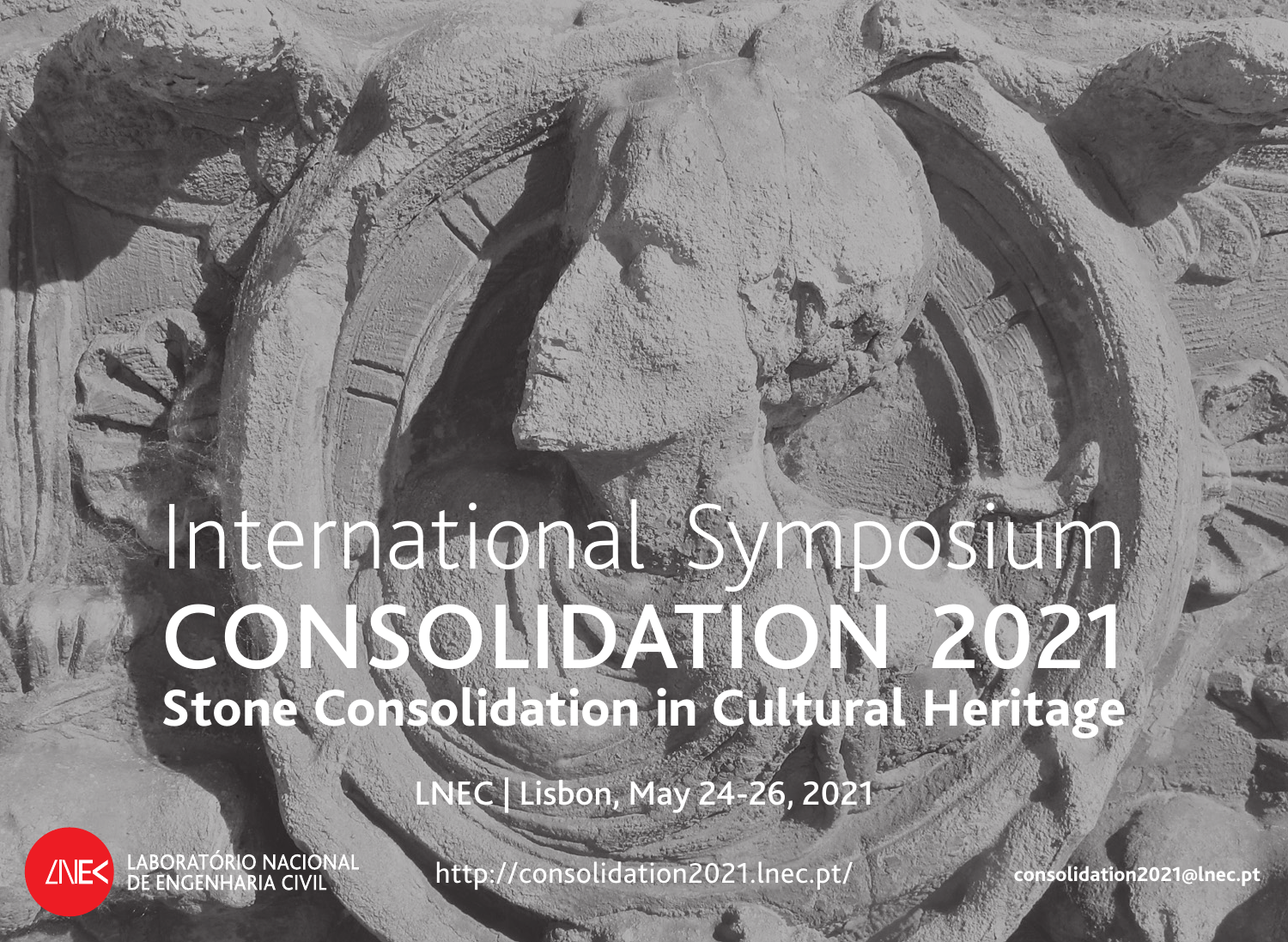#### **Motivation**

In the sequence of the 2008 Symposium on this same subject, LNEC is organizing a new event to update what has been achieved in this relevant field of heritage science. The event will also honour Dr. José Delgado Rodrigues on his 50<sup>th</sup> year of activity as researcher and consultant, during which he contributed in many ways to broaden the scientific and technical knowledge in the field of stone consolidation, which is, perhaps, the most complex and difficult subject in stone conservation, and the one in which more research efforts have been invested to solve the challenging problems of the daily conservation practice.

The motivation of this symposium is to gather researchers, practitioners and producers in a dedicated forum where this topic will be the exclusive subject for presentations and discussions. We aim, in this way, to go deeper into the subject giving the stage to experienced agents and to young newcomers into the field, discussing the past and recent experiences, and bringing new ideas and proposals for the future.

#### **Invitation**

The Organising Committee invites all interested researchers, practitioners and producers to contribute with their research and technical knowledge, and to join us in Lisbon to actively participate in the event that we are committed to turn into an unforgettable experience.

#### **Topics**

- General aspects on stone decay as basic input to decide on consolidation options,
- Identification, characterisation and documentation of deterioration patterns,
- Laboratory research on consolidants,
- Selection of consolidation treatments. Criteria and decision-making approaches,
- Onsite input requirements to consolidation,
- • Practical experiences on consolidation,
- Past and present drawbacks of stone consolidation,
- • Monitoring of practical case studies,
- New approaches in stone consolidation. Future perspectives,
- Ethics, principles, guidelines, and other immaterial landmarks in stone consolidation,
- History of stone consolidation.

Proposals dealing with other topics within the wide scope of the proposed subject may be accepted. All accepted proposals will be published as Extended Abstracts in a hard copy volume. Authors wishing to publish full papers may submit them to be delivered in electronic format to all participants. Potential participants are also invited to propose the organisation of special sessions on relevant topics, indicating the invited speakers to be involved in it.

# **Call for abstracts**

Papers are welcome within the scope of the event, either on research and theoretical themes, or on the definition and implementation of consolidation treatments.

Abstracts are accepted until December  $31<sup>st</sup>$ , 2020. Authors will be notified of the acceptance by January 31<sup>st</sup>, the latest.

#### **Publications**

A printed volume with extended abstracts will be published. Full papers will be grouped in an electronic publication with ISBN and DOI coordinates.

Extended abstracts and complete papers (the latter are optional) should be received by February

# 26<sup>th</sup>, 2021 the latest (to allow for editing).

Instructions for writing the text should be downloaded from the website or asked to the Organising Committee.

## **Organizing Committee**

Dória Costa (LNEC), Chair João Manuel Mimoso (LNEC) Marluci Menezes (LNEC) Sílvia Pereira (LNEC)

#### **Scientific Committee**

José Delgado Rodrigues (LNEC), Portugal, Chair

A. Elena Charola, Smithsonian Conservation Institute, Washington DC, USA Alison Heritage, ICCROM, Roma, Italy Ana Ferreira Pinto, University of Lisbon (IST), Portugal Antônio Gilberto Costa, University of Minas Gerais, Belo Horizonte, Brazil Eliane del Lama, University of Sao Paulo, Brazil Elizabetta Zendri, University of Venice, Italy Enrico Sassoni, University of Bologna, Italy Francesca Gherardi, Historic England, Portsmouth, UK George Scherer, Princeton University (ret.), USA George Wheeler, Columbia University Lorenzo Appolonia, Regione Autonoma Valle d'Aosta, Italy Milos Drdacky, Institute of Theoretical and Applied Mechanics of the Czech Academy of Sciences, Prague, Czech Republic Pagona Maravelaki, Technical University of Crete, Chania, Greece Susanna Bracci, Institute of Heritage Science, ISPC-CNR, Italy Teresa Rivas, University of Vigo, Spain

#### **Advisory Committee**

A. Elena Charola (Smithsonian Museum Conservation Institute), Chair Andrew Oddy Benita Silva Carlos Rodriguez Navarro Clifford Price Cristina Sabbioni Dario Camuffo Eddy de Witte George Wheeler Giacomo Chiari Giorgio Bonsanti Jeanne-Marie Teutonico Johannes Weber

Koen Van Balen Konrad Zehnder Lorenzo Lazzarini Mário Mendonça Marisa Tabasso Mauro Matteini Norman Tennent Piero Baglioni Piero Tiano Rob Van Hees Rolf Snethlage Vasco Fassina Thomas Warscheid